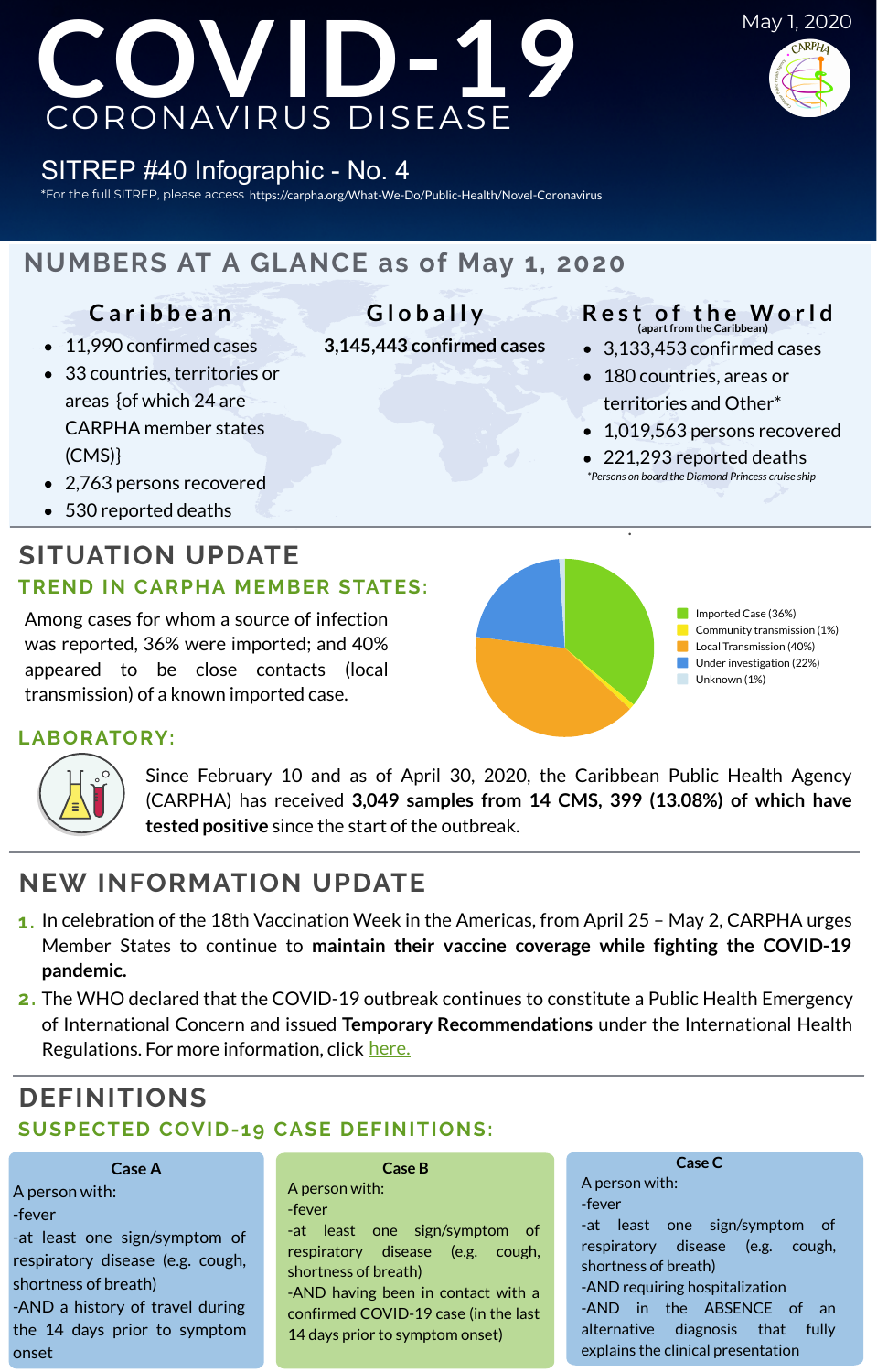### **IMPORTED CASE vs LOCAL SPREAD (SECONDARY CASE) vs COMMUNITY SPREAD:**





- **-** Persons in the community developed symptoms and tested positive
- No travel history or contact with an imported case or confirmed COVID-19 case
- **-** *Source of, or link to infection is unknown*

#### **Community Spread:**

Fever (83-99%)



• Shortness of breath (31-40%)







• Productive cough (28-33%)



Fatigue (44-70%)





Muscle pain (11-35%)

# **ATYPIC A L**

**Older adults and persons with medical conditions may have delayed presentation of fever and respiratory symptoms.**

"WHO has published a definition for reporting COVID deaths: *a COVID-19 death is defined for surveillance purposes as a death resulting from a clinically compatible illness in a probable or confirmed* COVID-19 case, unless there is a clear alternative cause of death that cannot be related to COVID disease *(e.g., trauma). There should be no period of complete recovery between the illness and death*."

**MOST COMMON** 

*\*Based on patientsin the United States of America*

# **DEFINITION FOR REPORTING COVID-19 DEATH:**

Some persons experience gastrointestinal symptoms such as diarrhoea and nausea before developing fever and lower respiratory tract signs and symptoms. Some persons have also reported loss of smell and an altered sense of taste.

MILD to MODERATE : Patients present with mild symptoms up to mild pneumonia.

# **ILLNESS SEVERITY**

### SEVERE:





Patients have severe difficulty breathing, low oxygen levels and >50% lung involvement on imaging.

#### CRITICAL:

Patients can have respiratory failure, shock and multi-organ system dysfunction.

# **CLINICAL PRESENTATION OF COVID-19**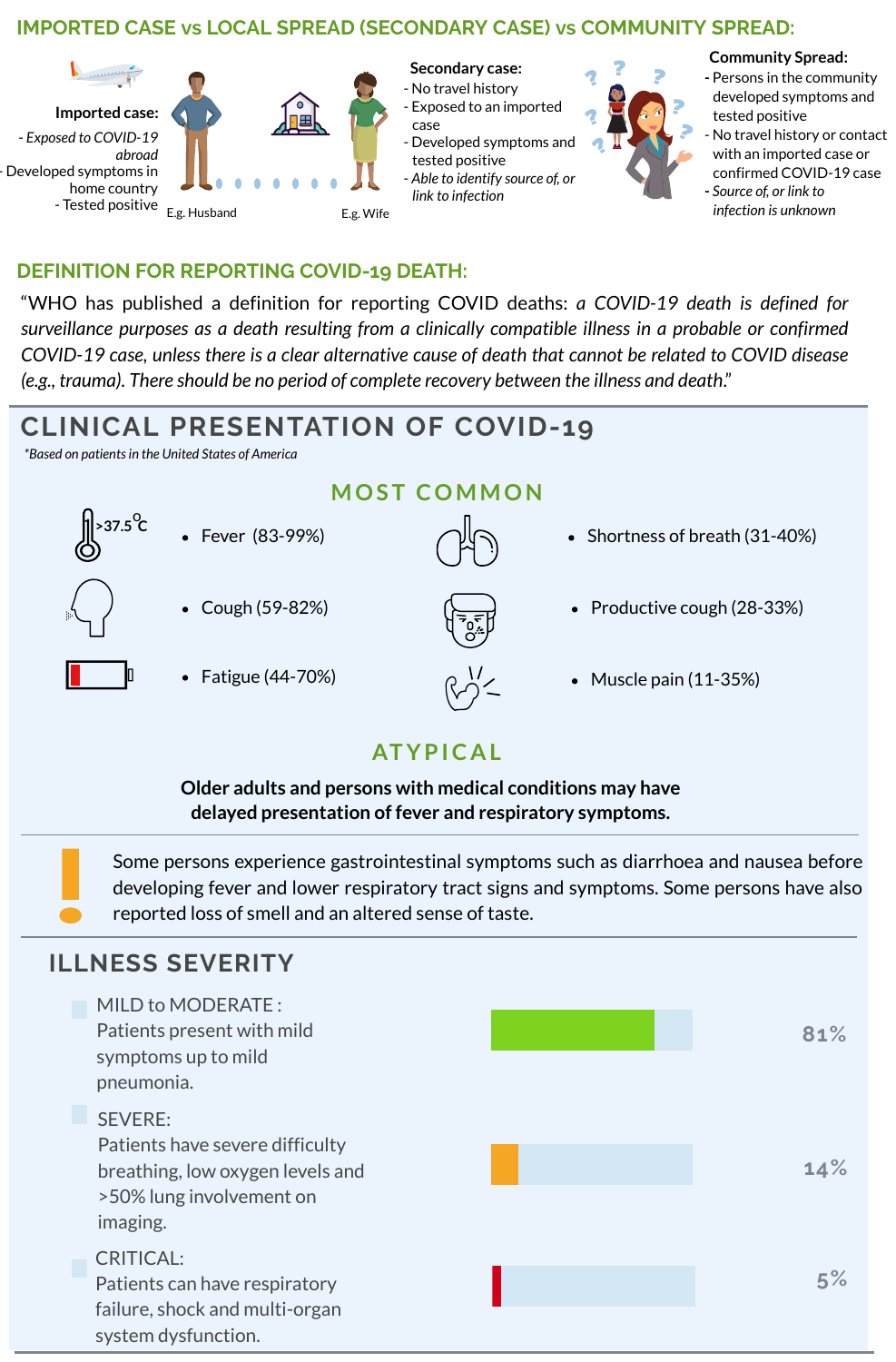It can be transferred from person to person via tiny droplets from the nose or mouth of the COVID-19 infected persons when they cough or sneeze. A healthy individual can get this disease after touching surfaces such as desks and door handles where the droplets from an infected person have fallen.

# **SOCIAL DISTANCING**

# **PREVENTION OF DISEASE**

Social Distancing is a method used to stop or slow down the spread of a disease in the community. It requires limiting the time we spend with persons outside of our close family and/or house mates. The idea is to limit contact between persons infected with COVID-19 and those who are not. **Simply put, it means putting more space between persons to decrease the chance of spread and thus, infection.**

# **TRANSMISSION OF COVID-19**

# Social Distancing includes:

- When outside of your home, maintain at least 2 metres (6 feet) away from everyone
- Working from home or attending online classes
- Avoiding gatherings with friends
- Avoiding public transportation unless necessary
- Staying at home unless absolutely necessary

#### **CLEAN YOUR HANDS**

Wash your hands often and carefully with soap and water for at least 20 seconds or clean with an alcohol-based hand rub.



#### AVOID CLOSE CONTACT

Practice social distancing (2 metres or 6 feet) between yourself and others. Avoid contact with anyone who is coughing or sneezing.

#### **SEEK MEDICAL CARE**

If you have fever, cough and difficulty breathing, seek medical care early and share previous travel history with your health care provider.





Cough or sneeze into your elbow or sleeve (not into your hands), if tissue is not available. Immediately wash your hands or use an alcohol-based hand sanitiser.





#### **STAY HOME IF ILL**

If you develop symptoms, stay home. Avoid public transport, workplaces and public spaces. Seek medical care.

For more information of CARPHA's activities and guidelines on COVID-19, please access





# **PRECAUTIONARY MEASURES**